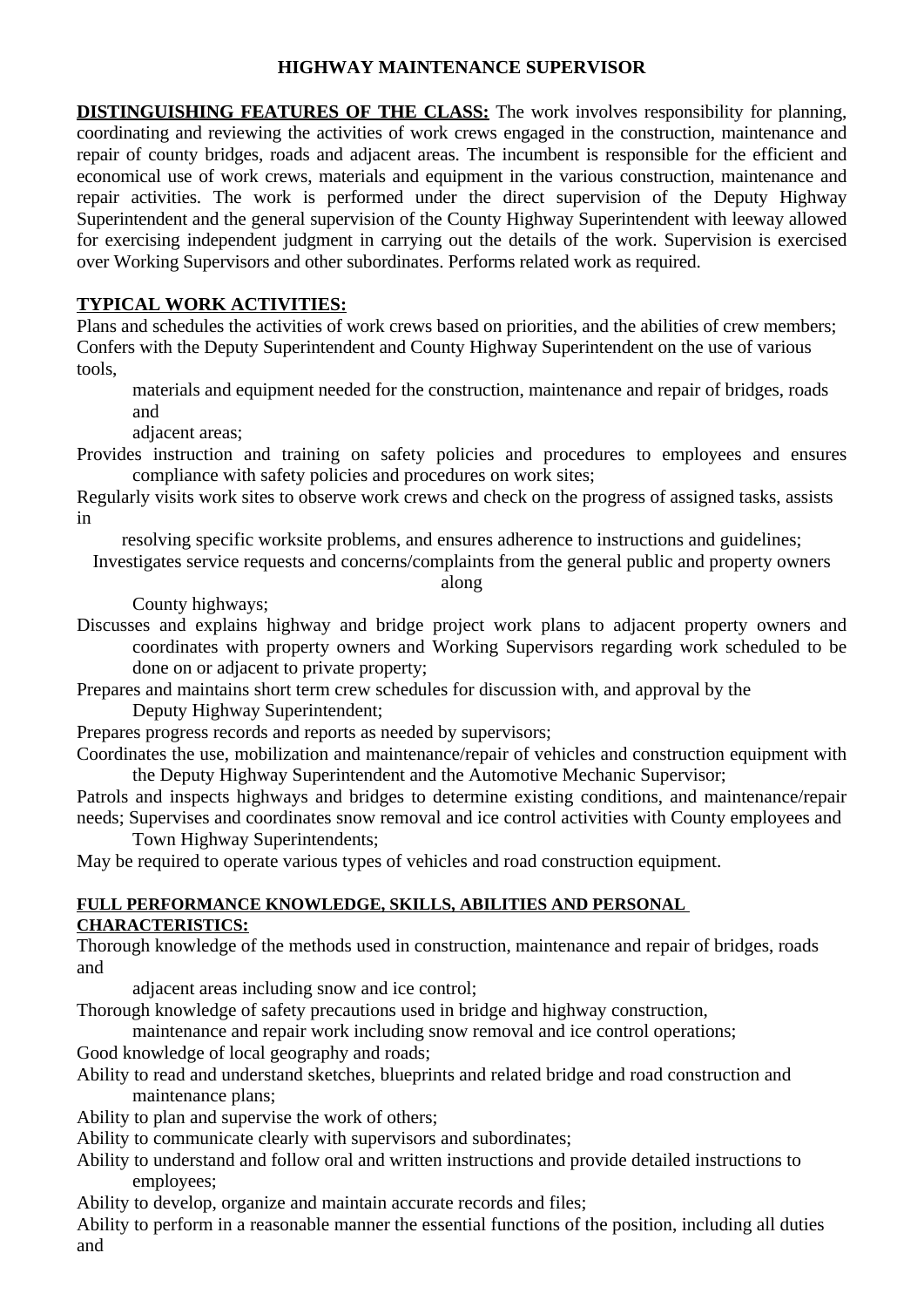activities related to the physical demands of the position, which may include the performance of

heavy manual labor for extended periods, occasionally under adverse weather conditions.